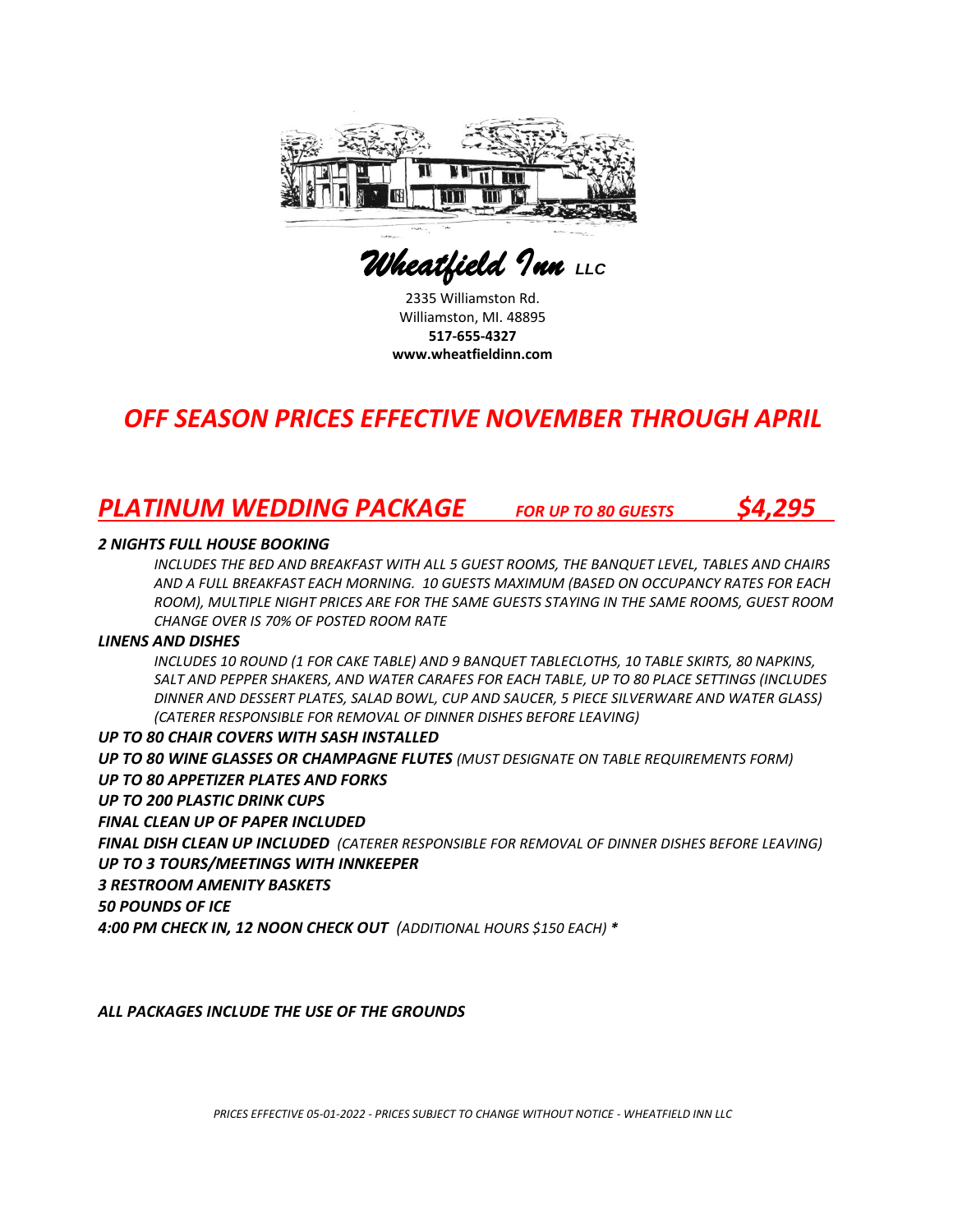## *GOLD WEDDING PACKAGE FOR UP TO 80 GUESTS \$3,695*

## *1 NIGHT FULL HOUSE BOOKING*

*INCLUDES THE BED AND BREAKFAST WITH ALL 5 GUEST ROOMS, THE BANQUET LEVEL, TABLES AND CHAIRS AND A FULL BREAKFAST. 10 GUESTS MAXIMUM (BASED ON OCCUPANCY RATES FOR EACH ROOM).*

## *LINENS AND DISHES*

*INCLUDES 10 ROUND (1 FOR CAKE TABLE) AND 9 BANQUET TABLECLOTHS, 10 TABLE SKIRTS, 80 NAPKINS, SALT AND PEPPER SHAKERS, AND WATER CARAFES FOR EACH TABLE, UP TO 80 PLACE SETTINGS (INCLUDES DINNER AND DESSERT PLATES, SALAD BOWL, CUP AND SAUCER, 5 PIECE SILVERWARE AND WATER GLASS) (CATERER RESPONSIBLE FOR REMOVAL OF DINNER DISHES BEFORE LEAVING)*

## *UP TO 80 CHAIR COVERS WITH SASH INSTALLED*

*UP TO 2 TOURS/MEETINGS WITH INNKEEPER*

## *FINAL CLEAN UP OF PAPER PRODUCTS*

*FACILITY ACCESS IS FROM 4:00 PM TO 11:00 AM (ADDITIONAL HOURS \$150 EACH) \* UP TO 80 WINE GLASSES OR CHAMPAGNE FLUTES (MUST DESIGNATE ON TABLE REQUIREMENTS FORM) UP TO 200 PLASTIC DRINK CUPS* 

*2 HOURS FOR DECORATING (THE DAY BEFORE, 2-4 PM OR 3-5 PM, ADDITIONAL HOURS \$150 EACH)*

## *SILVER WEDDING PACKAGE FOR UP TO 80 GUESTS \$2,895*

## *PARTIAL HOUSE BOOKING*

*INCLUDES BANQUET HALL, FOOD ROOM, BAR AND GAME ROOMS, STAGING KITCHEN, TABLES AND CHAIRS*

## *LINENS AND DISHES*

*INCLUDES 10 ROUND (1 FOR CAKE TABLE) AND 9 BANQUET TABLECLOTHS, 10 TABLE SKIRTS, 80 NAPKINS, SALT AND PEPPER SHAKERS, AND WATER CARAFES FOR EACH TABLE, UP TO 80 PLACE SETTINGS (INCLUDES DINNER AND DESSERT PLATES, SALAD BOWL, CUP AND SAUCER, 5 PIECE SILVERWARE AND WATER GLASS) (CATERER RESPONSIBLE FOR REMOVAL OF DINNER DISHES BEFORE LEAVING)*

## *UP TO 2 TOURS/MEETINGS WITH INNKEEPER*

*FACILITY ACCESS IS FROM 4:00 PM TO 12 MIDNIGHT (ADDITIONAL HOURS \$150 EACH) \* UP TO 80 CHAIR COVERS WITH SASH INSTALLED*

## *UP TO 200 PLASTIC DRINK CUPS*

*2 HOURS FOR DECORATING (THE DAY BEFORE, 2-4 PM OR 3-5 PM, ADDITIONAL HOURS \$150 EACH)*

## *BRONZE WEDDING PACKAGE FOR UP TO 80 GUESTS*

| <b>SATURDAY</b>              | \$2,695 |
|------------------------------|---------|
| <b>SUNDAY THROUGH FRIDAY</b> | \$2,295 |

## *PARTIAL HOUSE BOOKING*

*INCLUDES BANQUET HALL, FOOD ROOM, BAR AND GAME ROOMS, STAGING KITCHEN, TABLES AND CHAIRS UP TO 2 TOURS/MEETINGS WITH INNKEEPER*

*2 HOURS FOR DECORATING (THE DAY BEFORE, 2-4 OR 3-5 PM, ADDITIONAL HOURS \$150 EACH) FACILITY ACCESS IS FROM 4:00 PM TO 12 MIDNIGHT (ADDITIONAL HOURS \$150 EACH) \* PARTY MUST END BY 11:OO PM (11 TO 12 MIDNIGHT IS FOR CLEANUP)*

*\* FACILITY ACCESS HOURS IN ALL OF THE ABOVE PACKAGES ALSO APPLY TO DELIVERIES, VENDORS, SETUP, TEARDOWN AND CLEAN UP*

*PRICES EFFECTIVE 05-01-2022 - PRICES SUBJECT TO CHANGE WITHOUT NOTICE - WHEATFIELD INN LLC*